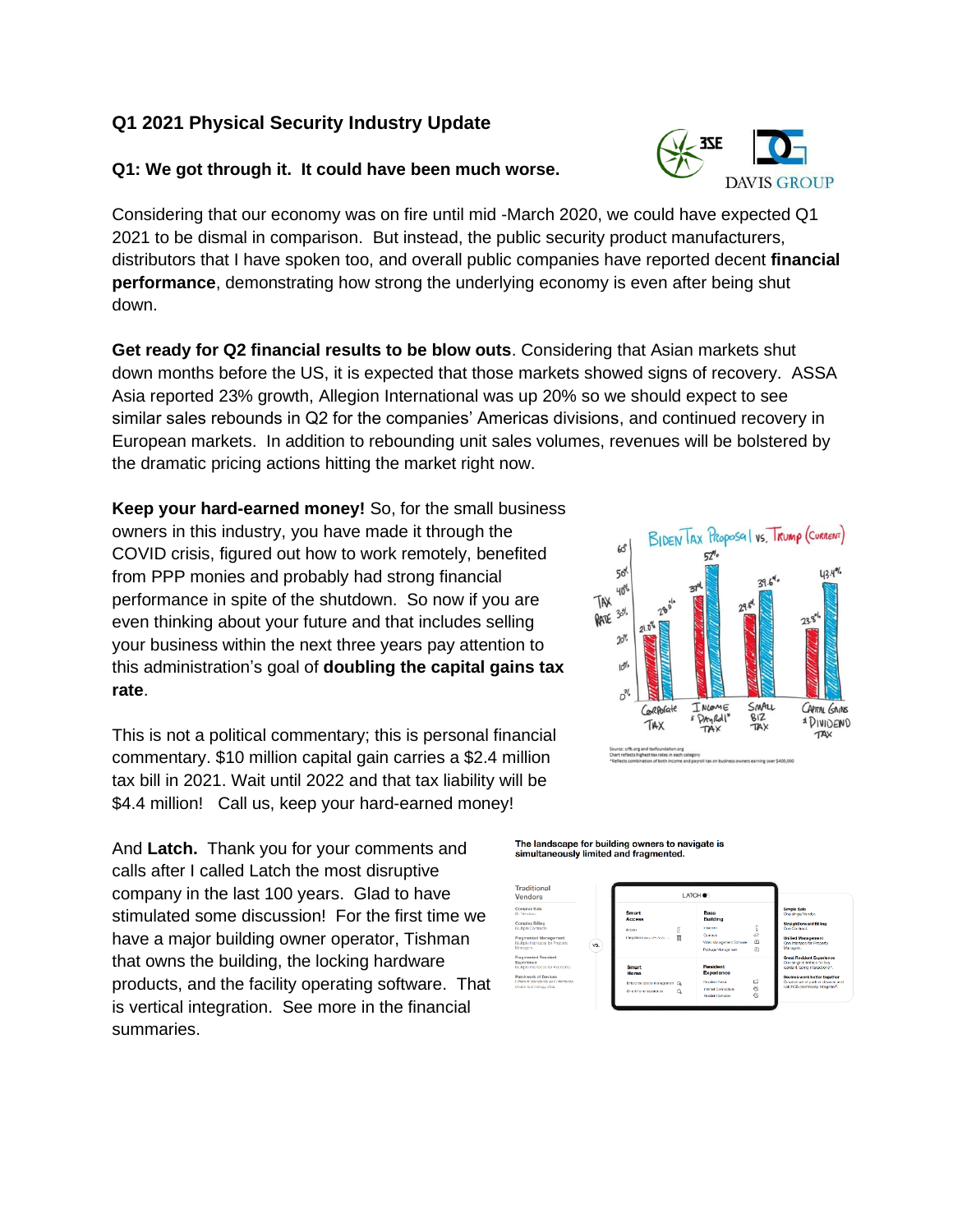

I am pleased to announce the new CEO for the Door Hardware Institute and Door Security & Safety Foundation. **Cedric Calhoun**  FASAE, CAE will succeed **Sharon Newport** CAE. As the current President of the DHI Board of Governors, I have had the opportunity to work with Sharon closely over the last year and wish her all the best in her exciting new venture. And we welcome Cedric to his new role. As industry associations go, DHI & DSSF

are on solid footing thanks to its committed members & strategic actions taken over the past several years by Sharon, previous leadership, and governors.

I am also excited to announce that **Kelly Bond** has joined us at Davis Mergers & Acquisitions as a partner. Many of you know Kelly from her work as SVP Alarm Capital Alliance where she was involved in many acquisitions and financing of alarm companies, and most recently as the VP Dealer Development for Brivo. Kelly brings a wealth of M&A experience, expertise in the security industry, and incredible depth of customer relationships to the DMAG team. Welcome Kelly!

## **2021 Highlights from the Manufacturers**

**Allegion**: International markets recovering, still slow in N America.

- Q1 total revenue was \$694 million, + 2.9%, +0.5 %organically. Adjusted EPS increased 15.4%. Adjusted Operating Margin increased 30 bps to 19.3%.
- Americas' Q1 sales were \$499 million, down 2.6%, -2.9% organically. Good price realization. Residential product sales were up mid 20%'s, commercial was down low single digits.
- Americas Operating Margin was 27.2% down from 28.6% PY, adjusted ebitda was 28.9%.
- *Reporting structure has changed from Europe & Asia reporting separately to now a combined International group result.*
- Allegion International Sales were \$195 million, up 20.2% vs PY, +11% organically, with all major markets growing organically. Adjusted op income was \$18 million or 9.2% vs 1.0% PY.
- Acquired YONOMI, building automation and enterprise Cloud computing is said to be the first to create an agnostic [smart](https://www.securitysales.com/category/automation/smart-home/)  [home](https://www.securitysales.com/category/automation/smart-home/) ecosystem that automatically discovers and coordinates devices.



- $\bullet$  Full year outlook was raised: Total revenue +3-4%, 2-3% organically. EPS raised to \$5.00 \$5.50.
- Highlighted a 3-prong approach to innovation: Build it, Borrow it or Buy it. I like it.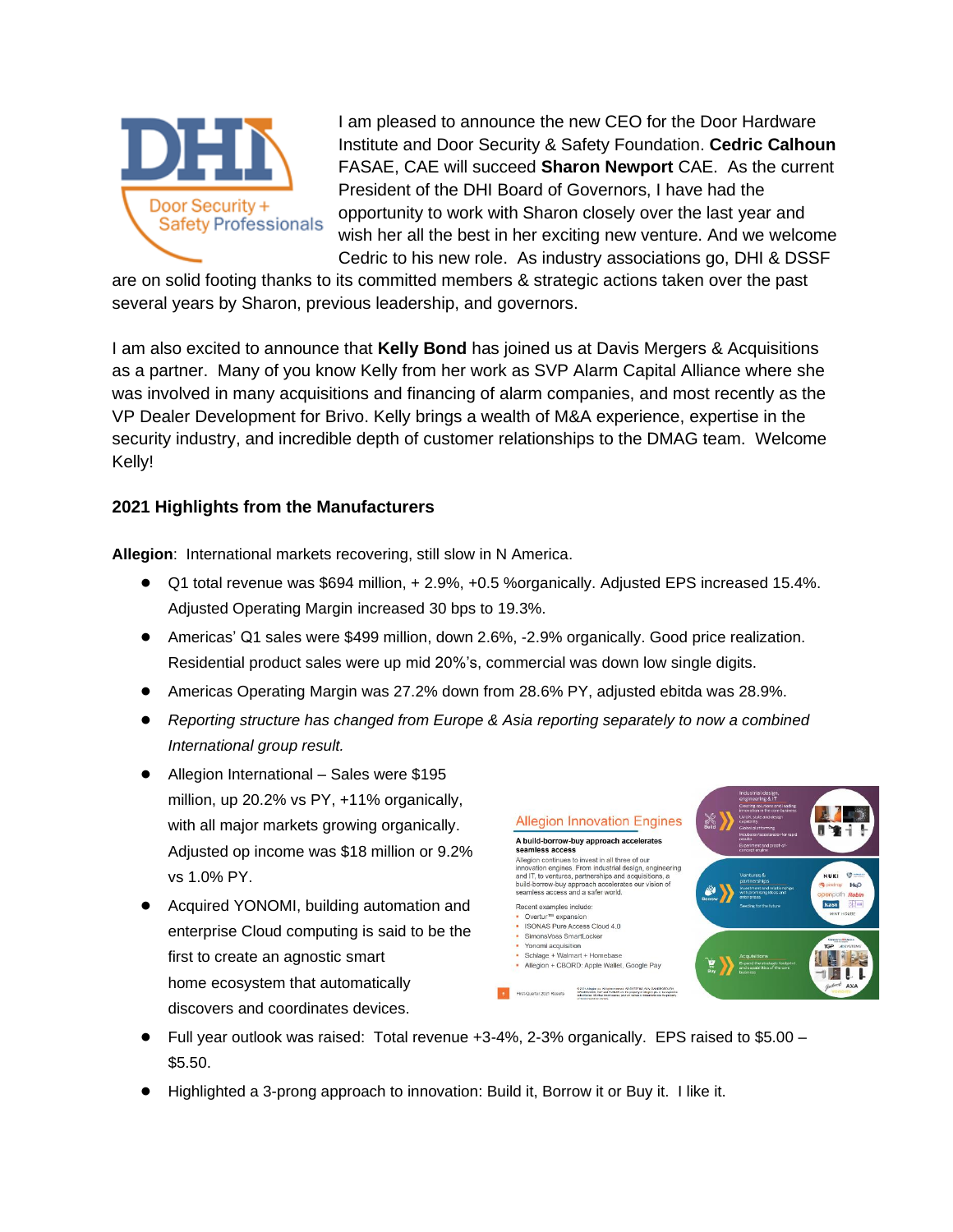**ASSA ABLOY**: European & Asian Markets recovering. Cost management leverage.

- Q1 total sales were 21.8 MSEK (\$2.6 billion) down 2% vs PY. +4% organic, +4%, acquisitive, -10% currency. EBIT & EPS increased 16% and 21%.
- Americas Q1 Revenues were 4,604 MSEK (\$550 million) flat with PY. Strong sales in residential & smart home products. Significant declines in Access & High Security. Commercial architectural hardware declined. Operating margin was flat at 20.7%.
- EMEA increased 5% organically. Operating margin increased from 12% to 15%. Very strong sales in the UK, France, E Europe, Middle East & Africa.
- Asia rebounded, organic revenue up 23%, Operating margin was 4.4% vs -9.6% PY.
- Global Technology (HID & Ving) group was down 9%, operating margin was flat at 14.3%.
- Entrance Systems was up 11%. OM increased from 12.2% to 14.6%. Siting strong increase in residential & perimeter security system sales.
- Completed 3 acquisitions in the quarter. Tech Solutions in the UK, a Traka distributor in Iberia, and Invego a textile tracking software company, (must have some story behind it??)
- The company published a report card on their sustainability metrics, and launched a new 5-year sustainability program with increased ambition levels across all indicators, complementing the Group's commitment to science-based targets

**Alarm.com** Continues to impress with financials and platform expansion

- Q4 sales were \$165 million, up 18%, of which \$100 million SaaS license with 94% retention, \$58 million equipment.
- Adjusted ebitda \$32 million, 20% vs \$30million PY.
- Achieved 24% CAGR since 2015
- Continue to expand integrated solutions building out ecosystem with leading partners
- Have 7.6 million subscribers.

#### **dormakaba** Reported six-month results 7/1/2020 to 12/31/2020

Correction to last Qtr's report: Ron Virden has responsibility for Entrance Systems & Interior Glass

- Total company revenue was CHF 1,228 million (\$1,117 million) down 11.4% vs PY. Organically down 6%. Ebitda at CHF 182 down from 214 PY, ebitda margin was down to 14.8% vs 15.5% PY.
- America's sales were CHF 339 million (\$308 million), down 18.4%, down 10.8% organically. Ebitda was 17.2%, down 33% vs PY. Commenting that Mesker has improved, and the lodging business was hammered due to COVID shutdown.
- Asia sales of CHF 195 million were down 15.4%, -10.5% organically. Ebitda was down 18.8%.
- Key & Wall Solutions sales of CHF 169 million was down 15%, 9.2% organically. Ebitda -11%.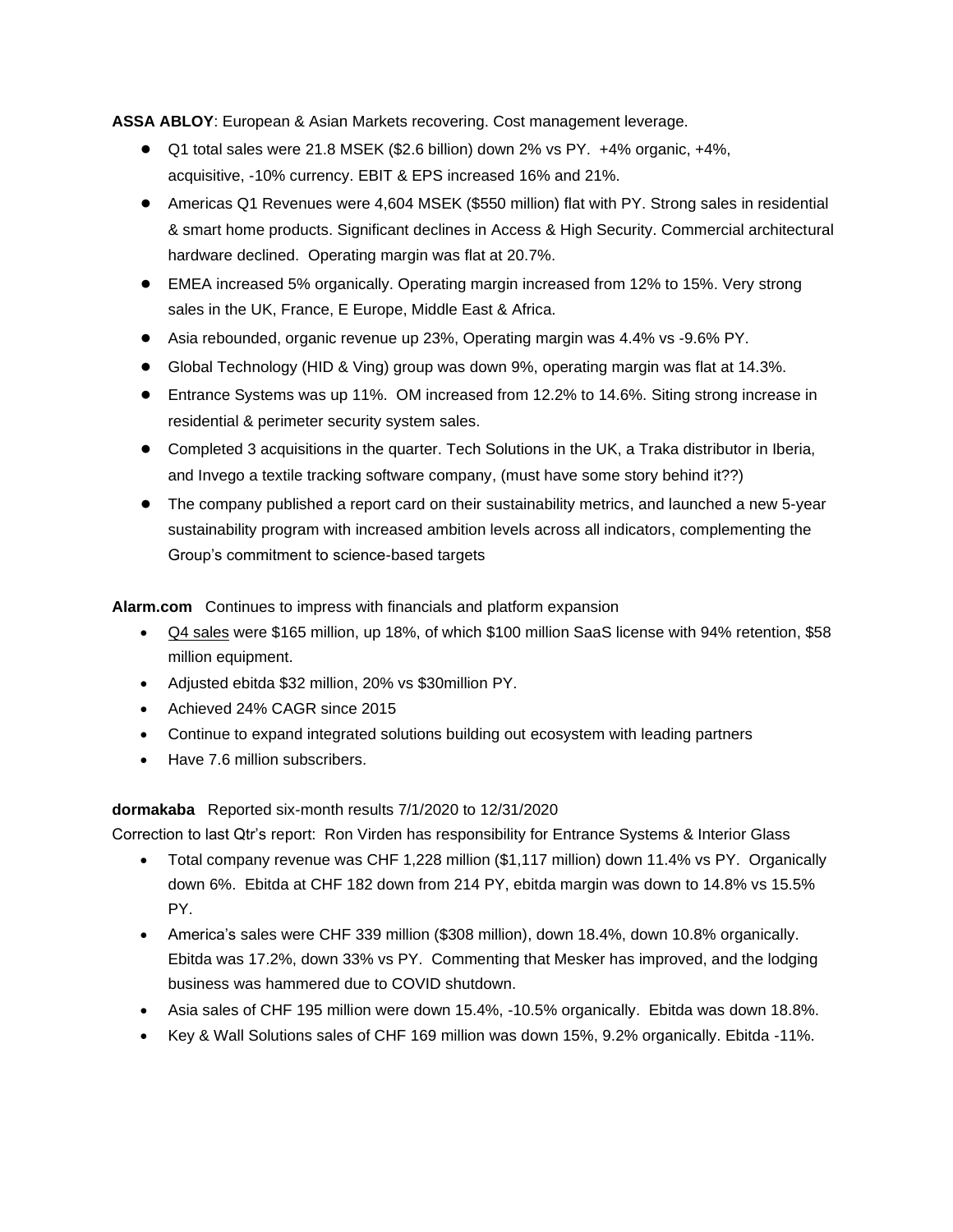**Latch**

- Full year 2020 results: total bookings \$165 million, + 49%. \$73 m hardware, \$92 m software. Revenue was \$18 million, +21% vs PY. Ebitda negative \$61 million.
- 43% of operating expenses are spent on R&D
- Said their average resident interacts with their Latch system 4.6 times per day
- Expanded their partnership with Avalon Bay.
- Enterprise valuation at SPAC public offering: \$1.5 billion! Not bad with \$18 million of revenue.

#### **M&A Highlights – You will need a score card to keep up!**

I missed two of the largest deals in the commercial door & hardware market last quarter. **Unified Door Group** purchased **Goffe** a large millwork and door system integrator and **LIF** one of the largest door & hardware systems provider and manufacturer of steel doors and frames on the east coast.

**FLIR** Systems acquired by **Teledyne** for \$8 billion, expanding lines of sensory technologies.

**[Kimberlite Corp](https://www.securitysales.com/company-tag/kimberlite/)**. the leading Sonitrol dealer in California, purchased **Security First Alarm King** (SFAK). Strengthening company's presence in the central California region and is a continuation of its stated goal to grow through strategic acquisitions.

**CTSI** Chantilly, VA acquired the **Integrated Security Solutions** division of Electrical Controls & Maintenance (EC&M), a Mechanicsville, Va.-based commercial electrical contractor.

**Convergint** announced the acquisition of **Advantage Medical Inc.** (AMI), a leader in the deployment and support of wireless patient security systems in acute care hospitals, continuing Convergint's push in the [healthcare safety](https://www.securitysales.com/tag/healthcaremarket/) and security market across the United States.

**[Allied Universal](https://www.securitysales.com/company-tag/allied-universal/)** announced the acquisition of **Security Integration**, a security systems company headquartered in San Rafael, Calif.

**ADT Commercial** added Las Vegas-based **SAFE Electronics** and Atlanta-based **Ackerman Security Systems** to its rapidly expanding commercial security sales and service division.

**[ACRE,](https://www.securitysales.com/company-tag/acre/)** has agreed to be acquired by **Triton**, a London-based private equity firm. Triton will invest alongside the current management team of ACRE. **LLR Partners,** who has partnered with the company since 2013, will exit the business. Terms of the transaction were not disclosed, but you can bet Joe and team rang the bell.